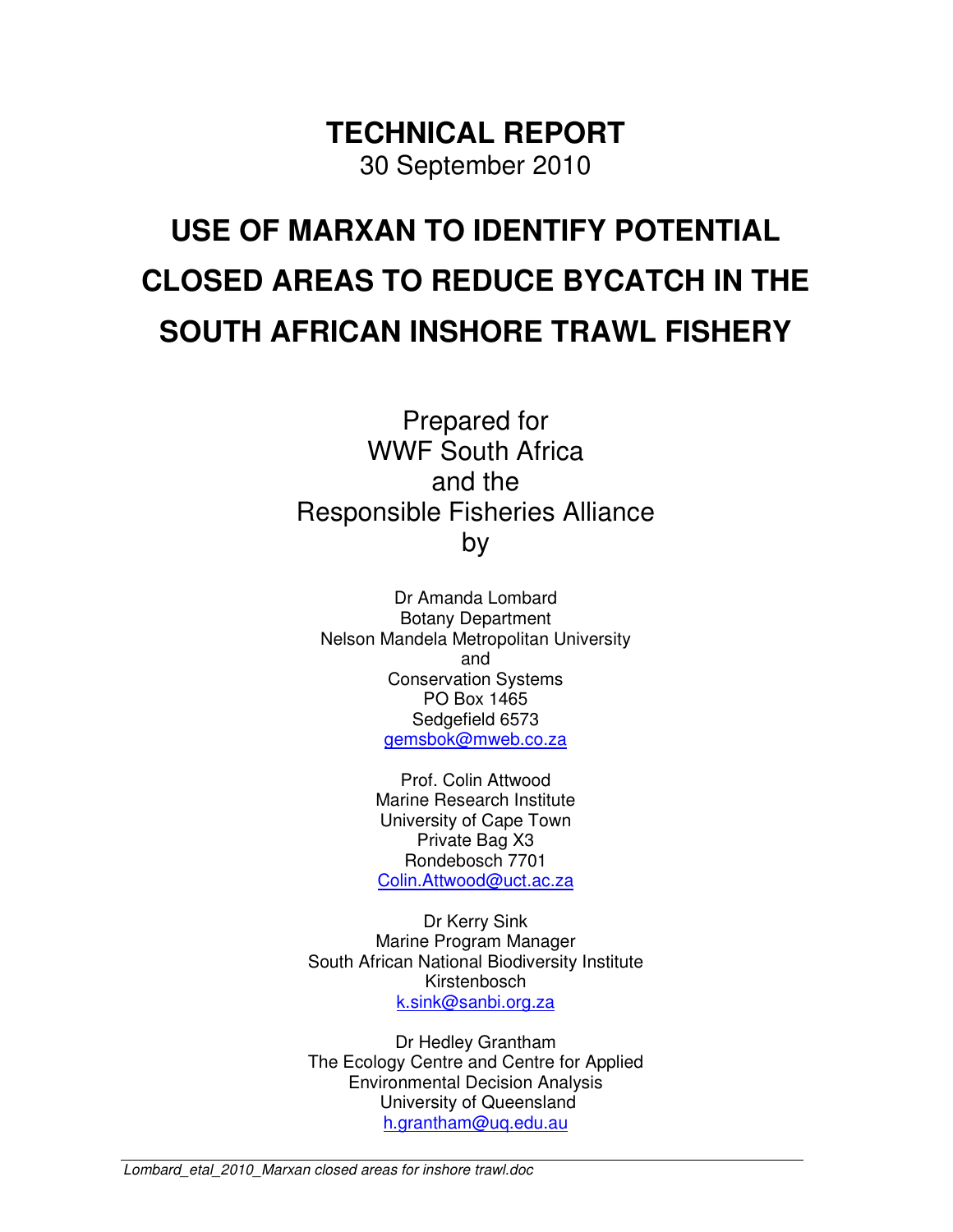## **Forward**

This document is a technical report with details of a project to identify potential closed areas for bycatch reduction in the South African inshore trawl fishery using systematic conservation planning software (Marxan). It forms part of a more comprehensive project by Attwood et al. (2010) in which further analyses are undertaken to measure the impact of displaced fishing effort on overall bycatch.

This draft document delivers on the following contractual obligations:

- 1. Identification of effective closed areas: complementarity analysis of gridcells
- 2. Identification of areas where high bycatch (in particular bycatch of undersize fish e.g. kob) and low target species catches occur

#### **Acknowledgement**

We thank Dr Samantha Petersen of WWF South Africa for driving this research and for important discussions during the project.

Citation: Lombard, A.T., C. Attwood, K. Sink and H. Grantham. 2010. Use of Marxan to identify potential closed areas to reduce bycatch in the South African inshore trawl fishery. Technical Report for WWF South Africa and the Responsible Fisheries Alliance. WWF South Africa.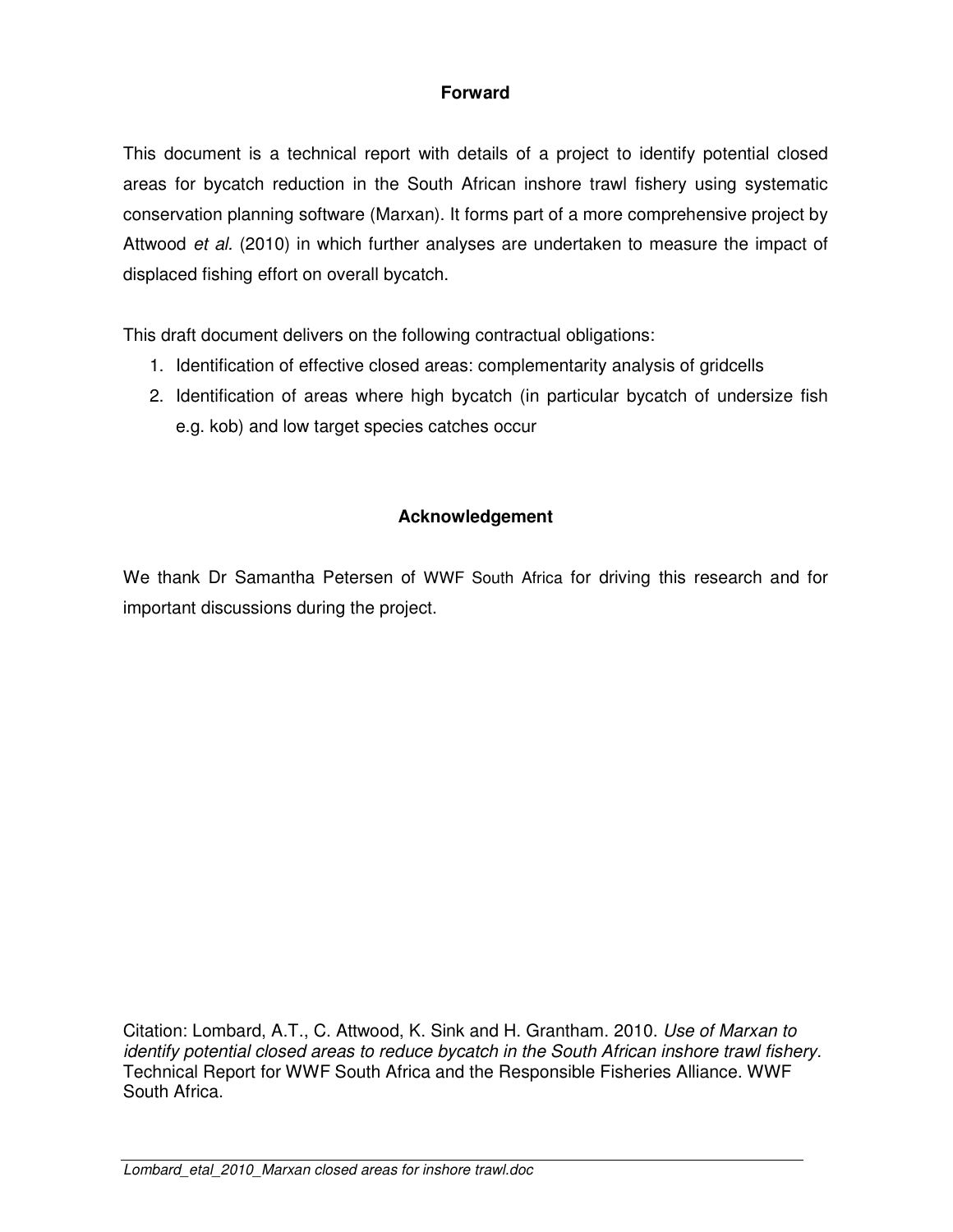| <b>CONTENTS</b>     | <b>PAGE</b> |
|---------------------|-------------|
| <b>INTRODUCTION</b> |             |
| <b>METHODS</b>      | 2           |
| <b>RESULTS</b>      | 7           |
| <b>DISCUSSION</b>   | 10          |
| <b>REFERENCES</b>   | 11          |
|                     |             |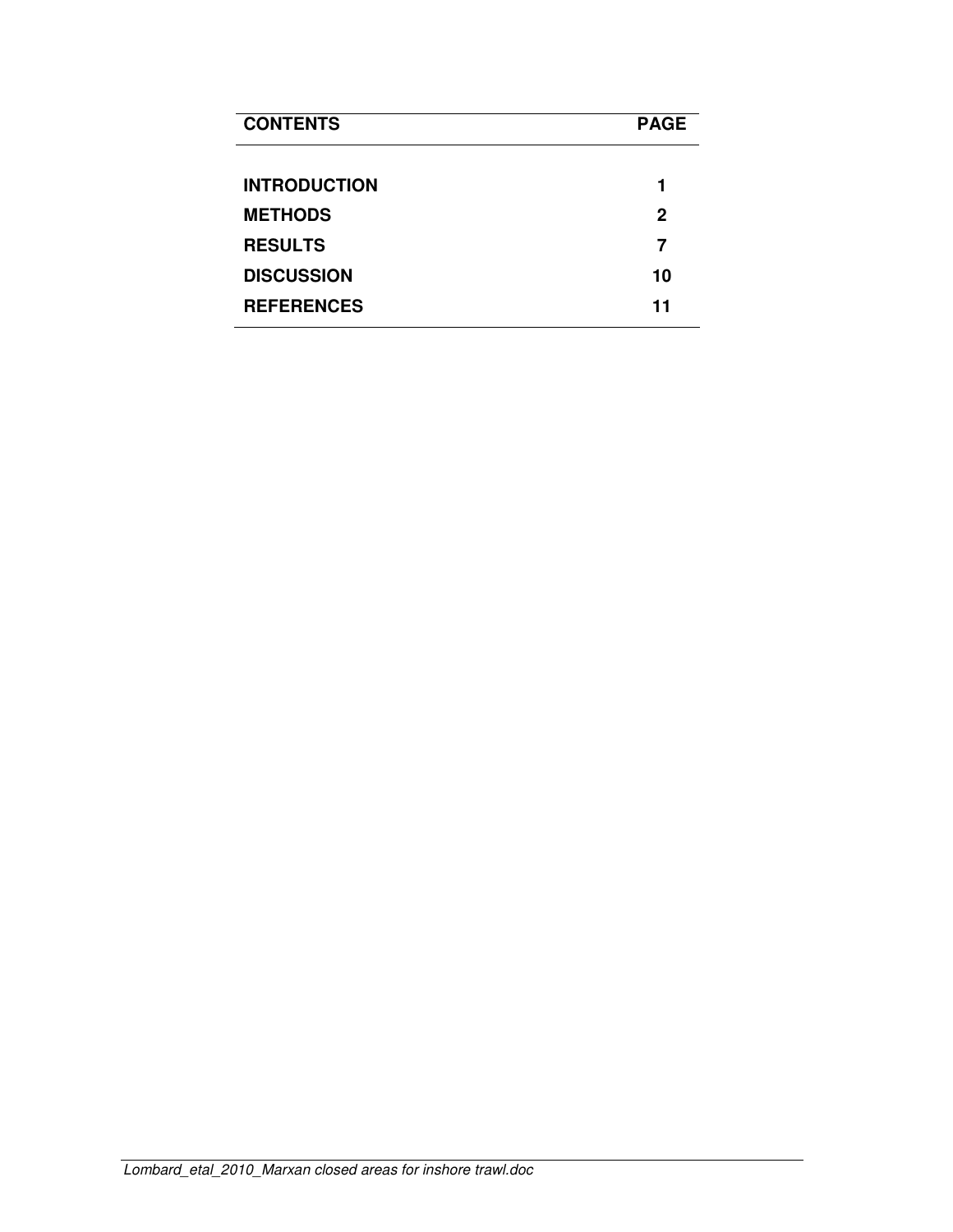#### **INTRODUCTION**

The objective of this report is to identify potential closed areas to reduce bycatch in the South African inshore trawl fishery, while minimising the impact on the catch of the two target species (shallow-water hake Merluccius capensis and east coast sole Austroglossus pectoralis). Additional considerations are that bycatch should be reduced within all species in Table 1 (i.e. a complementarity analysis) and that closed areas should preferentially be selected in areas with smaller (young) fish (both bycatch and target species). Spatial planning units are the South African commercial gridcells of 20' x 20' (approximately 1130 km<sup>2</sup> at 35°S), each of which has a unique Station Id.

The document Bycatch in the South African inshore trawl fishery: observer records from 2003 to 2006 (Attwood and Petersen 2010) provides a detailed background of the fishery and its bycatch concerns.

Given that there are quantifiable trade-offs in an analysis that aims to reduce one variable (bycatch) while simultaneously minimising the impact on another variable (target species catch), and that there are many bycatch species and two target species, the problem is complex. Consequently, we used a decision support software tool, Marxan (Possingham et al. 2000), to identify areas that achieve quantitative targets for bycatch, while minimizing the cost to the fishing industry. The same software was used to identify options for spatial and temporal closures for reducing bycatch in the South African pelagic long-line fishery (Grantham et al. 2008). Marxan uses an objective function (Game and Grantham 2008, Watts et al. 2009) which employs simulated annealing to identify a configuratiuon of planning units (gridcells) that will meet objectives (e.g. reduce bycatch in all species by at least 20%) while simultaneously minimising costs to the fishing industry (e.g. have minimal impact on the total number of hours trawled).

The objective function in Marxan, however, currently does not deal with displaced fishing effort, so in this report we are assuming that any fishing effort falling within potential closed areas will NOT be displaced elsewhere. However, the effect of displaced fishing effort on bycatch cannot be ignored, so we have developed additional software to do the required calculations. These calculations are included in the final report by Attwood et al. (2010).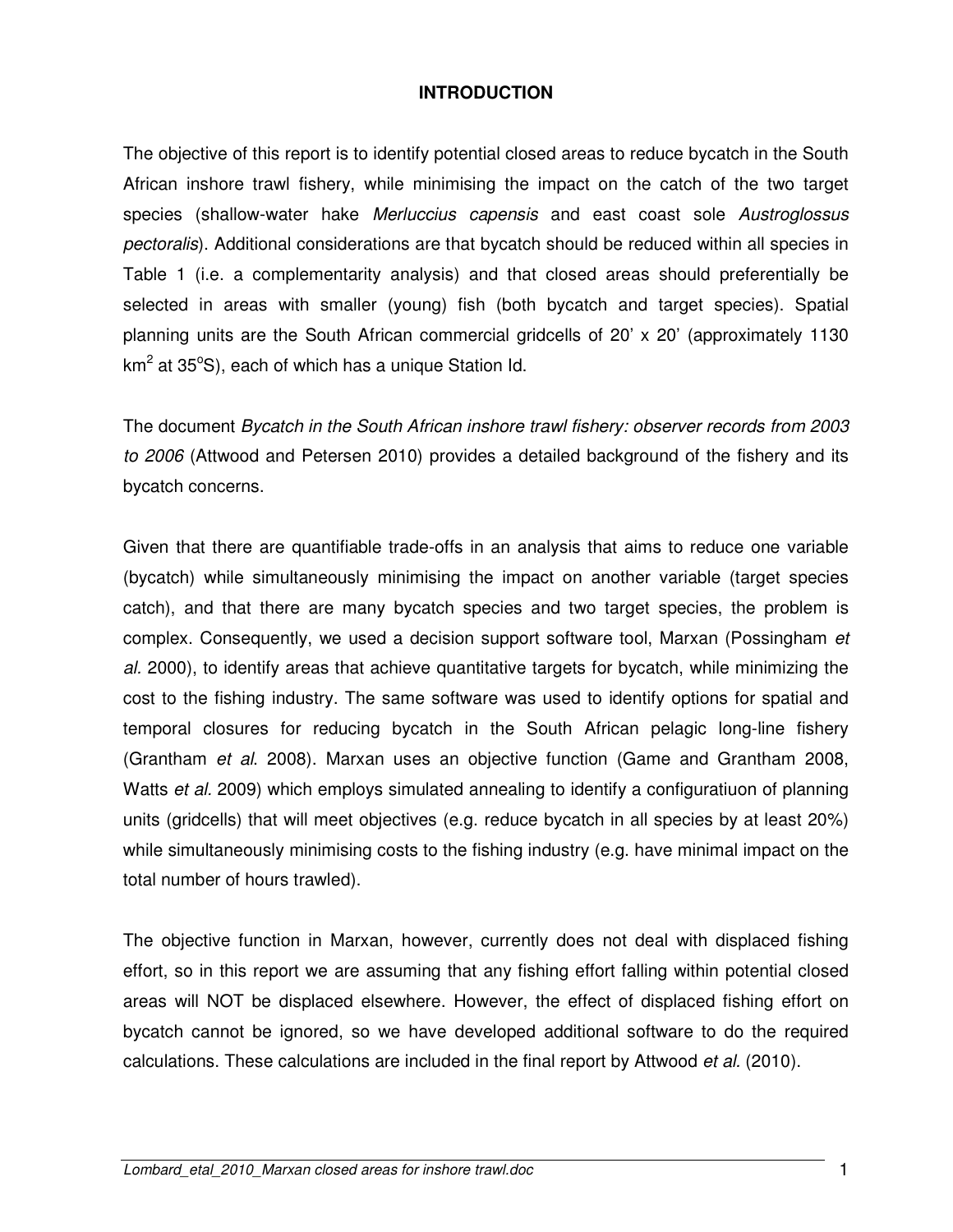### **METHODS**

## **1. Bycatch data**

| Data source              | Second phase of the Offshore Resources Observer Programme                                                                                                                                                                                                                                                                                                                                                                                                                                                               |
|--------------------------|-------------------------------------------------------------------------------------------------------------------------------------------------------------------------------------------------------------------------------------------------------------------------------------------------------------------------------------------------------------------------------------------------------------------------------------------------------------------------------------------------------------------------|
| Data resolution          | 20 x 20 minute commercial gridcells                                                                                                                                                                                                                                                                                                                                                                                                                                                                                     |
| Data values              | Average CPUE <sup>1</sup> (kg/hr) per species per gridcell (from 2003 to 2006),<br>data available for 79 species (including target species) and 35<br>gridcells <sup>2</sup>                                                                                                                                                                                                                                                                                                                                            |
| Data used in<br>analyses | Of the 79 species for which CPUE data existed, only 27 nominal<br>species <sup>3</sup> were used in our analyses (Table 1). Species were excluded if<br>they were (i) target species (i.e. hake or sole), (ii) key offshore bycatch<br>species (e.g. kingklip and monk), (iii) pelagic species (e.g. horse<br>mackerel) or (iv) had a mean CPUE < 0.1. In addition, gridcells with <10<br>trawls were also excluded from analysis. The final data set consisted of<br>27 species in 29 gridcells (Fig. 1, green cells). |

<sup>1</sup> Catch per unit effort

 $2\overline{})$  Data provided by Attwood and Petersen (2010)

<sup>3</sup> Species records not identified to genus-species level were lumped into nominal species



Fig. 1. Gridcells for which data were available for bycatch species CPUE, and trawl effort (hours), for the South African inshore trawl industry.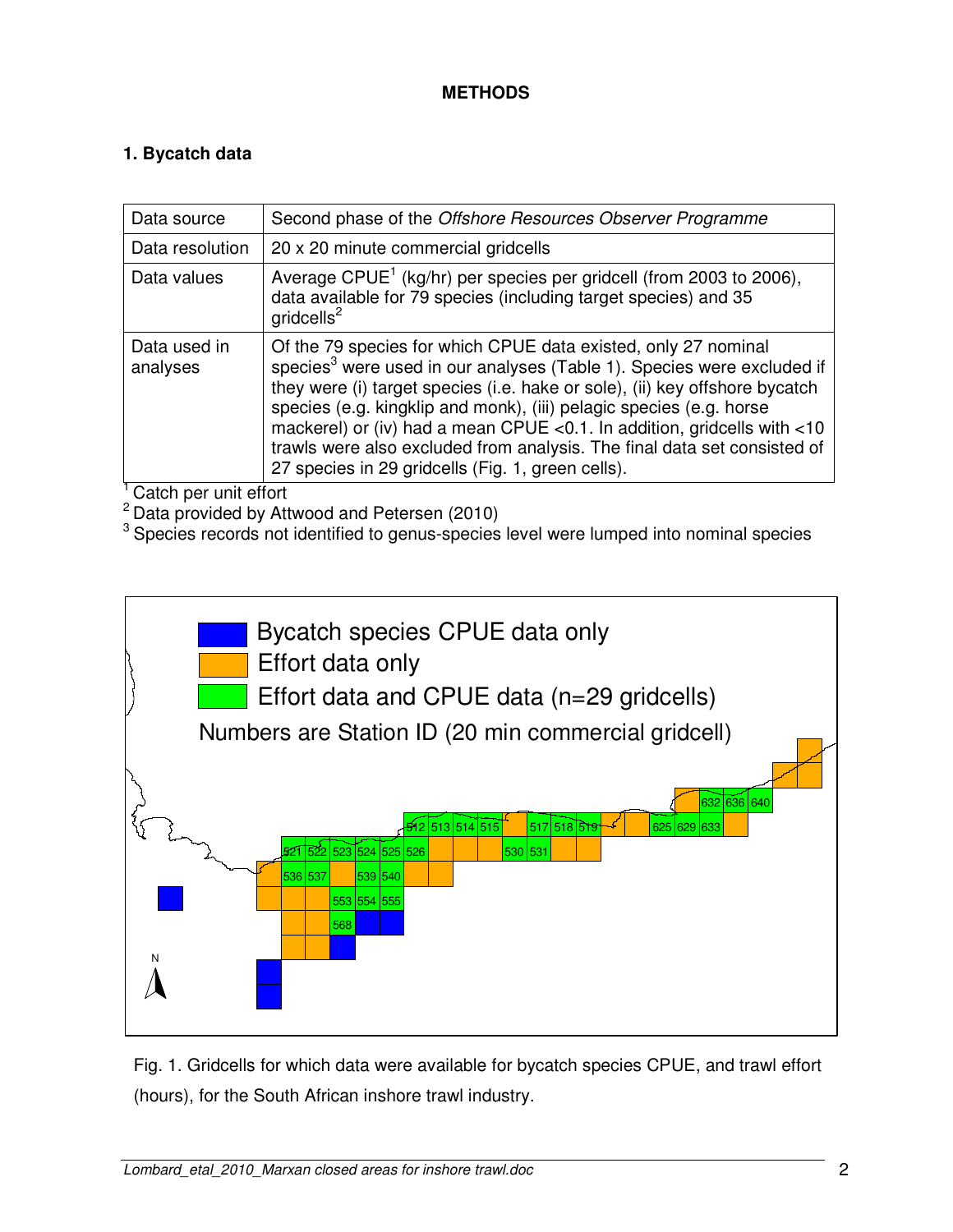#### **2. Size structure data**

| Data source              | Second phase of the Offshore Resources Observer Programme                                                                                                                                                                                                                                                                                                                                                                                                                                                                                                                                                                                                                                                              |
|--------------------------|------------------------------------------------------------------------------------------------------------------------------------------------------------------------------------------------------------------------------------------------------------------------------------------------------------------------------------------------------------------------------------------------------------------------------------------------------------------------------------------------------------------------------------------------------------------------------------------------------------------------------------------------------------------------------------------------------------------------|
| Data resolution          | 20 x 20 minute commercial gridcells                                                                                                                                                                                                                                                                                                                                                                                                                                                                                                                                                                                                                                                                                    |
| Data values              | Mean mass per species per gridcell (from 2003 to 2006) <sup>1</sup> (calculated<br>as the total mass, per species, in the trawl sample, divided by the<br>number of fish of that species in the sample)                                                                                                                                                                                                                                                                                                                                                                                                                                                                                                                |
| Data used in<br>analyses | Data for six species were used: Carpenter, Geelbek, Panga, Silver kob,<br>White stumpnose and shallow-water hake. These species were chosen<br>because of their overlap with other fisheries (notably the demersal<br>long-line fishery and the hake hand-line fishery), which causes conflict,<br>and because of the interest in the discarding of small hake. Data were<br>included in analyses only if the species was found in 10 or more trawls,<br>per gridcell. The final data set consisted of five species (White<br>stumpnose were found in insufficient trawls) in 34 gridcells (these 34<br>gridcells included all of the 29 gridcells used for the bycatch data,<br>except for gridcell 625, see Fig. 1). |

<sup>1</sup> Data provided by Attwood and Petersen (2010)

Data were processed as follows: the mean mass, per gridcell, of the five qualifying species, in the 29 qualifying gridcells, was noted. Each of these values was then scaled from 0-1, per species. The multiplicative inverse of each scaled value was then calculated (so gridcells with smaller fish received bigger numbers). The average value of these multiplicative inverses was then calculated, per gridcell (nodata values were ignored). The final sum of all the averages was 820.33. We set a target of 20% of this value for the Marxan analyses (this forces Marxan to choose cells with small mean masses for the five qualifying species).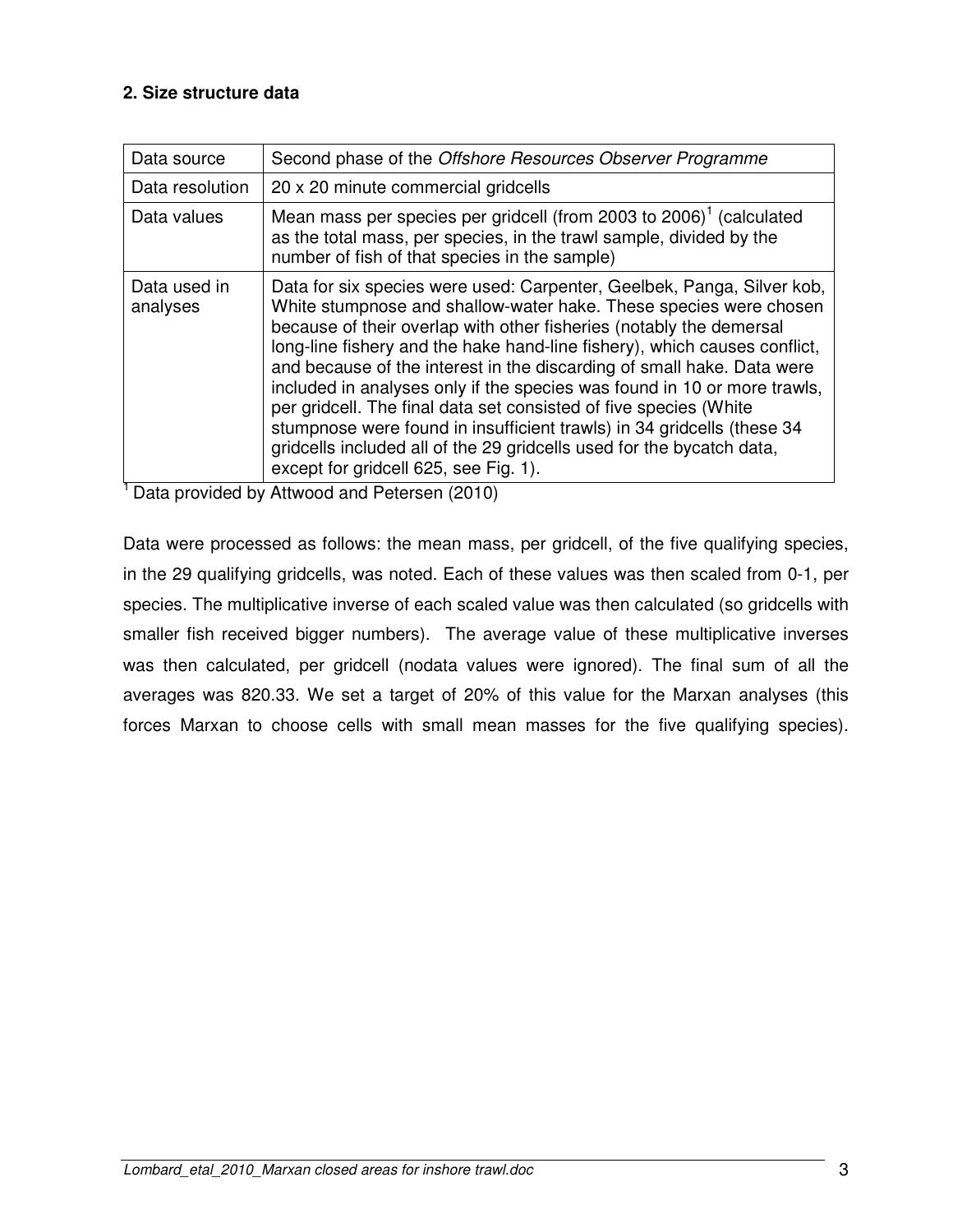## **3. Fishing effort data**

| Data source              | Commercial catch and effort data for the inshore trawl fishery (MCM <sup>1</sup> )                                                                                                                                                                        |
|--------------------------|-----------------------------------------------------------------------------------------------------------------------------------------------------------------------------------------------------------------------------------------------------------|
| Data resolution          | 20 x 20 minute commercial gridcells                                                                                                                                                                                                                       |
| Data values              | Hours spent trawling, from 2000 to 2008. Data available for 53 gridcells<br>(Fig. 2)                                                                                                                                                                      |
| Data used in<br>analyses | Only gridcells for which both bycatch data and effort data were<br>available, were used. Since all 29 of the final gridcells from the bycatch<br>data set had effort data, these 29 gridcells were used in all further<br>analyses (Fig. 1, green cells). |

<sup>1</sup> Marine and Coastal Management



Fig. 2. Trawl effort (hours) for the South African inshore trawl industry. Station Ids are shown for only the 29 gridcells used in analysis (See Fig. 1).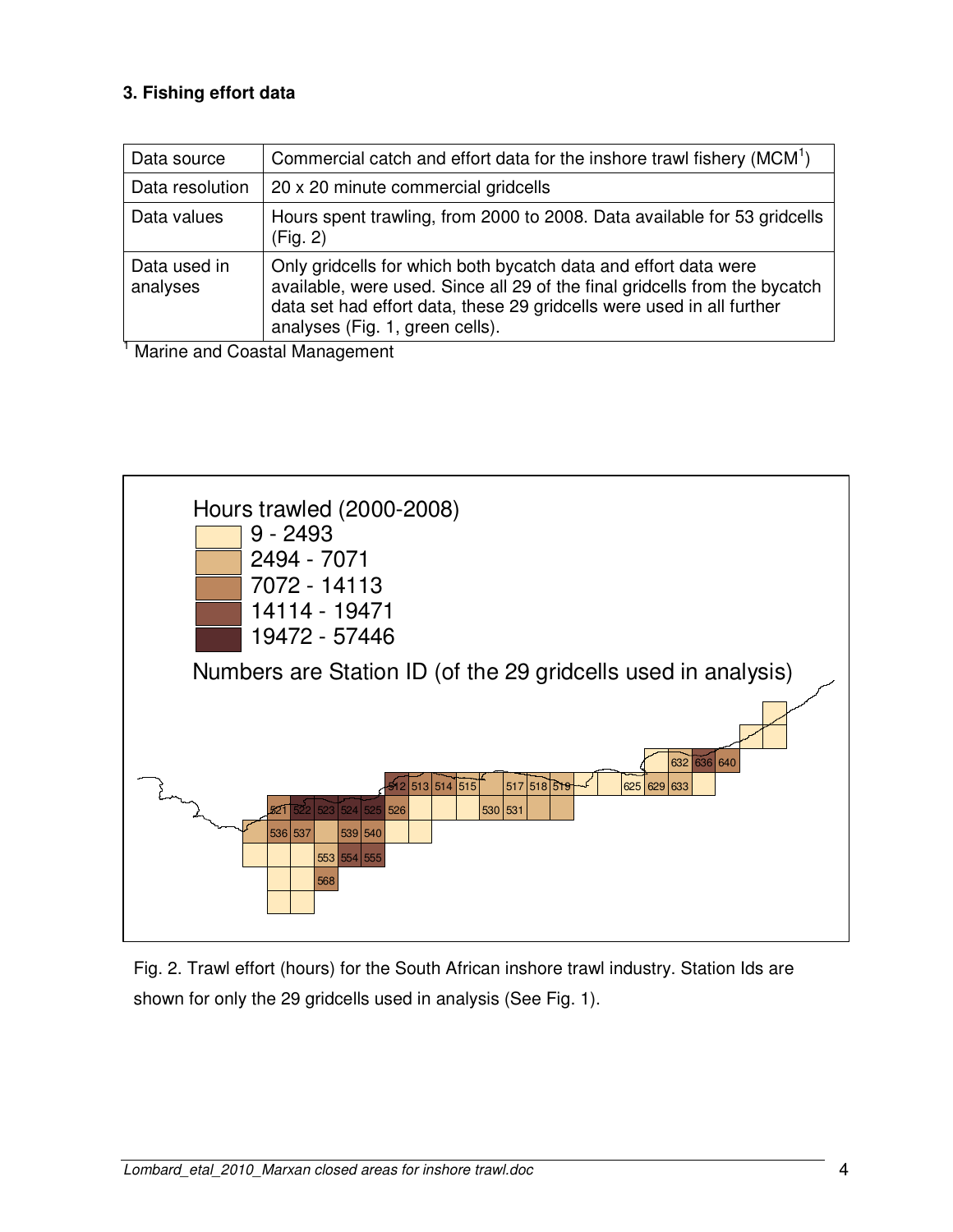Table 1. Mean CPUE (kg/hr) of the 27 nominal bycatch species considered in this report (where mean CPUE is the mean of all the mean CPUE values per species per gridcell).

|                | <b>English name</b>       | Genus                          | <b>Species</b> | Mean of mean<br>CPUE (kg/hr) |
|----------------|---------------------------|--------------------------------|----------------|------------------------------|
| 1              | Panga                     | Pterogymnus                    | laniarius      | 25.357                       |
| $\overline{c}$ | Gurnard unidentified      | Chelidonichthys                | spp            | 16.199                       |
| 3              | Skate unidentified        | Raja                           | spp            | 11.781                       |
| $\overline{4}$ | Dogshark unidentified     | Squalus                        | spp            | 10.346                       |
| 5              | St Joseph                 | Callorhincus                   | capensis       | 10.271                       |
| 6              | Chokka squid              | Loligo                         | vulgaris       | 4.852                        |
| $\overline{7}$ | Silver kob                | Argyrosomus                    | inodorous      | 4.210                        |
| 8              | White stumpnose           | Rhabdosargus                   | globiceps      | 2.351                        |
| 9              | Geelbek                   | Atractoscion                   | aequidens      | 1.867                        |
| 10             | Carpenter                 | Argyrozona                     | argyrozona     | 1.684                        |
| 11             | Houndshark unidentified   | <b>Mustelus</b>                | spp            | 1.407                        |
| 12             | White seacatfish          | Galeichthys                    | feliceps       | 0.873                        |
| 13             | Cape dory                 | Zeus                           | capensis       | 0.711                        |
| 14             | Jacopever                 | Helicolenus                    | dactylopterus  | 0.688                        |
| 15             | Lesser guitarfish         | Rhinobatos                     | annulatus      | 0.484                        |
| 16             | <b>Bulray</b>             | <b>Myliobatis</b>              | aquila         | 0.455                        |
| 17             | Horse fish unidentified   | Congiopodus                    | spp            | 0.447                        |
| 18             | Soupfin shark             | Galeorhinus                    | galeus         | 0.368                        |
| 19             | Electric ray unidentified | <b>ORDER TORPEDINIFORMES</b>   |                | 0.271                        |
| 20             | Shyshark unidentified     | <b>FAMILY SCYLIORHINIDAE</b>   |                | 0.212                        |
| 21             | Belman                    | Umbrina                        | canariensis    | 0.181                        |
| 22             | Roughnose skate           | Cruriraja                      | parcomaculata  | 0.176                        |
| 23             | Striped catshark          | Poraderma                      | africanum      | 0.170                        |
| 24             | Catshark unidentified     | Halaelurus                     | spp            | 0.166                        |
| 25             | Fingerfin unidentified    | <b>FAMILY CHEILODACTYLIDAE</b> |                | 0.130                        |
| 26             | Red fish unidentified     |                                |                | 0.124                        |
| 27             | Sand soldier              | Pagellus                       | natalansis     | 0.103                        |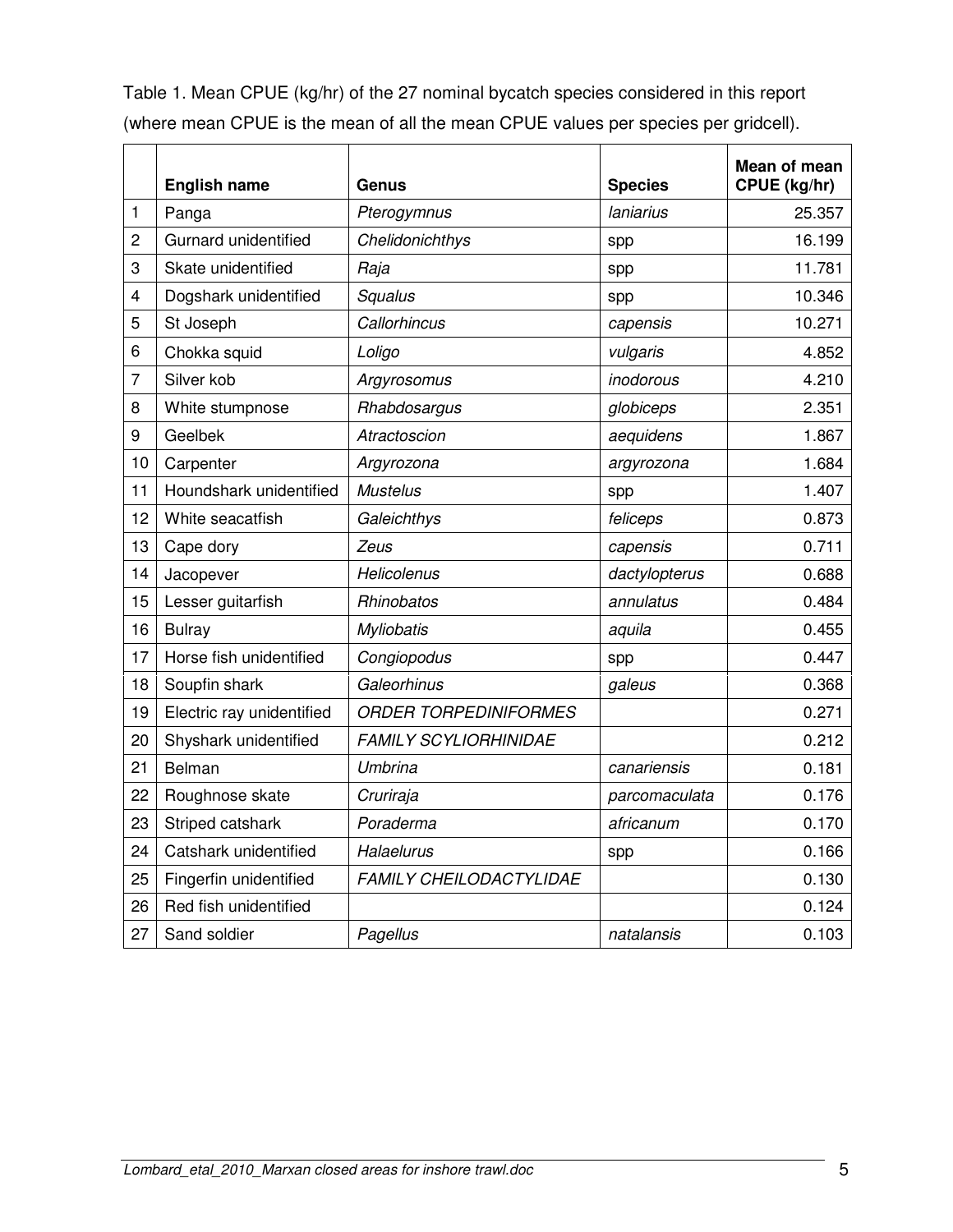#### **4. Marxan analyses**

Marxan uses an objective function (1) to identify areas (in our case gridcells) that achieve quantitative targets for bycatch, while minimizing cost to the fishing industry (see Possingham et al. 2000; Game and Grantham 2008; and Watts et al. 2009 for more details). Our bycatch target was to reduce bycatch in all species by at least 20% (using CPUE values), while preferentially selecting gridcells with a small mean mass of four species of bycatch (Carpenter, Geelbek, Panga and Silver kob), and one target species (shallow-water hake) (see section 2. "Size structure data" for target calculation). Our cost target was to minimise the number of trawl hours "lost" to the industry in the chosen gridcells. Our assumption in this analysis is that these hours will not be displaced to other areas. The more comprehensive project (Attwood *et al.* 2010) does not make this assumption – instead it calculates the effect of this displcaed fishing effort on total bycatch.

$$
\sum_{PUs} Cost + BLM \sum_{PUs} Boundary + \sum_{ConValue} SPF \times Penalty + CostThresholdPenalty(t)
$$
 (1)

Table 2 lists the variables we used in the Marxan analysis.

| <b>Target for bycatch</b><br>species                              | <b>Target for small fish</b><br>(of the five<br>qualifying species) | <b>Species</b><br><b>Penalty</b><br><b>Factor</b> | <b>Boundary</b><br>Length<br><b>Modifier</b> | <b>Number</b><br>of runs | Number of<br>iterations |
|-------------------------------------------------------------------|---------------------------------------------------------------------|---------------------------------------------------|----------------------------------------------|--------------------------|-------------------------|
| (at least) 20% reduction<br>in CPUE for all 27<br>bycatch species | (at least) 20% of the<br>value 820.33                               | 100                                               |                                              | 100                      | 1 000 000               |

Table 2. Variables used for Marxan analysis.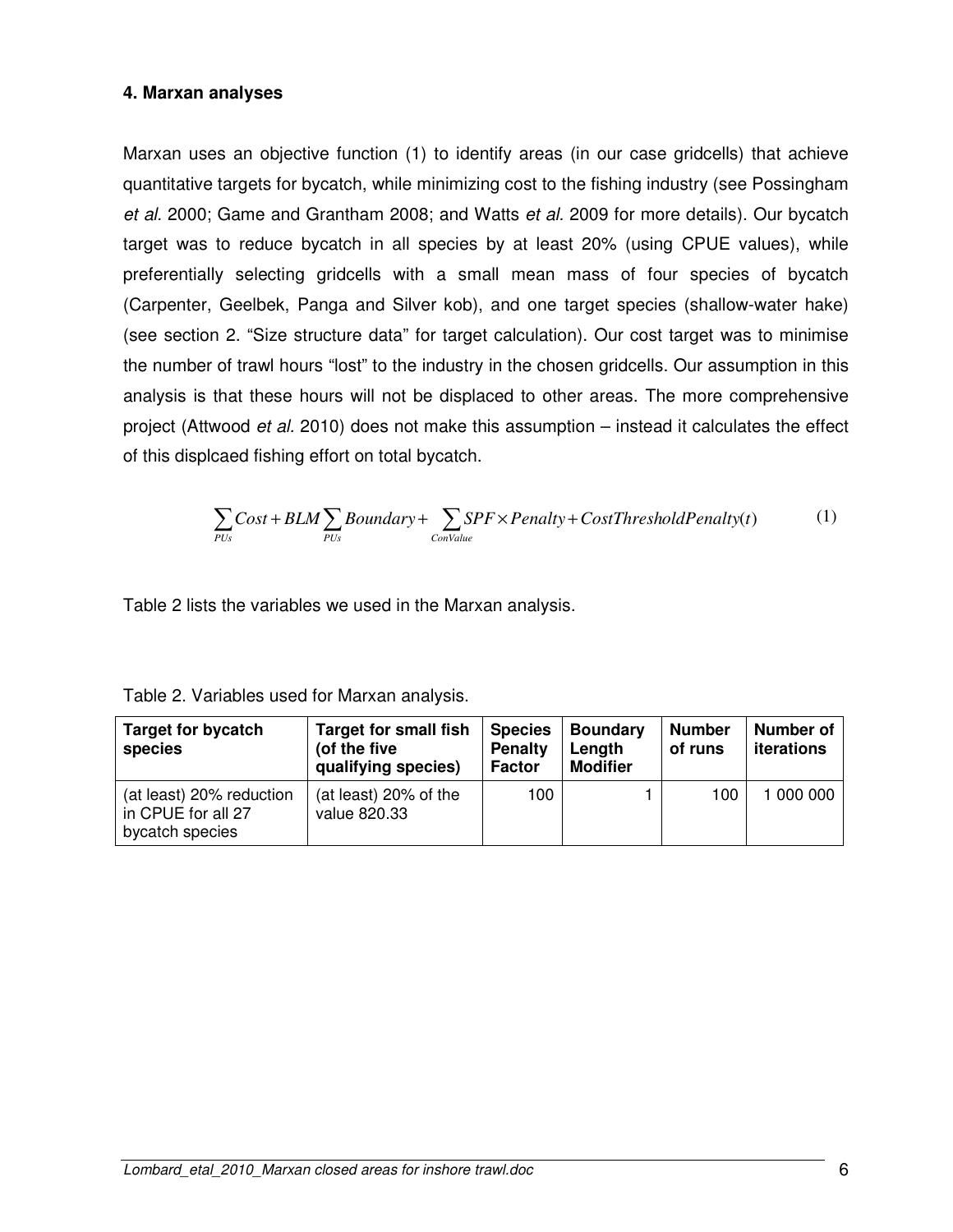#### **RESULTS**

Table 3 shows the results of the Marxan analysis. Of the 100 runs, each of which achieved the specified targets, only five runs were spatially different (Fig. 3). The most efficient solution (solution 1) has the lowest value for the objective function and requires seven gridcells (Table 3 and Fig. 4). Solution 2 is the same as solution 1 except that gridcell 632 is swapped for gridcell 633. Solutions 3-5 each require eight gridcells to achieve targets. Four gridcells are chosen in every solution (513, 553, 629 and 640) (Table 3 and Fig. 3).

Table 3. Marxan results:  $\Box$  the four irreplaceable gridcells (chosen by every solution);  $\blacksquare$  the seven gridcells of the most efficient solution;  $\blacksquare$  the five gridcells chosen by some of the alternative solutions.

| <b>Station Id</b><br>(gridcell) | <b>Number of</b><br>times chosen in<br>the 100 runs | <b>Most efficient</b><br>solution<br>(solution 1) |
|---------------------------------|-----------------------------------------------------|---------------------------------------------------|
| 512                             | 0                                                   |                                                   |
| 513                             | 100                                                 | yes                                               |
| 514                             | 0                                                   |                                                   |
| 515                             | 56                                                  | yes                                               |
| 517                             | 93                                                  | yes                                               |
| 518                             | 0                                                   |                                                   |
| 519                             | $\overline{1}$                                      |                                                   |
| 521                             | 0                                                   |                                                   |
| 522                             | 0                                                   |                                                   |
| 523                             | 0                                                   |                                                   |
| 524                             | 0                                                   |                                                   |
| 525                             | 0                                                   |                                                   |
| 526                             | 0                                                   |                                                   |
| 530                             | 44                                                  |                                                   |
| 531                             | 0                                                   |                                                   |
| 536                             | $\overline{7}$                                      |                                                   |
| 537                             | 0                                                   |                                                   |
| 539                             | 0                                                   |                                                   |
| 540                             | 0                                                   |                                                   |
| 553                             | 100                                                 | yes                                               |
| 554                             | 0                                                   |                                                   |
| 555                             | 0                                                   |                                                   |
| 568                             | 0                                                   |                                                   |
| 625                             | 43                                                  |                                                   |
| 629                             | 100                                                 | yes                                               |
| 632                             | 92                                                  | yes                                               |
| 633                             | 8                                                   |                                                   |
| 636                             | 0                                                   |                                                   |
| 640                             | 100                                                 | yes                                               |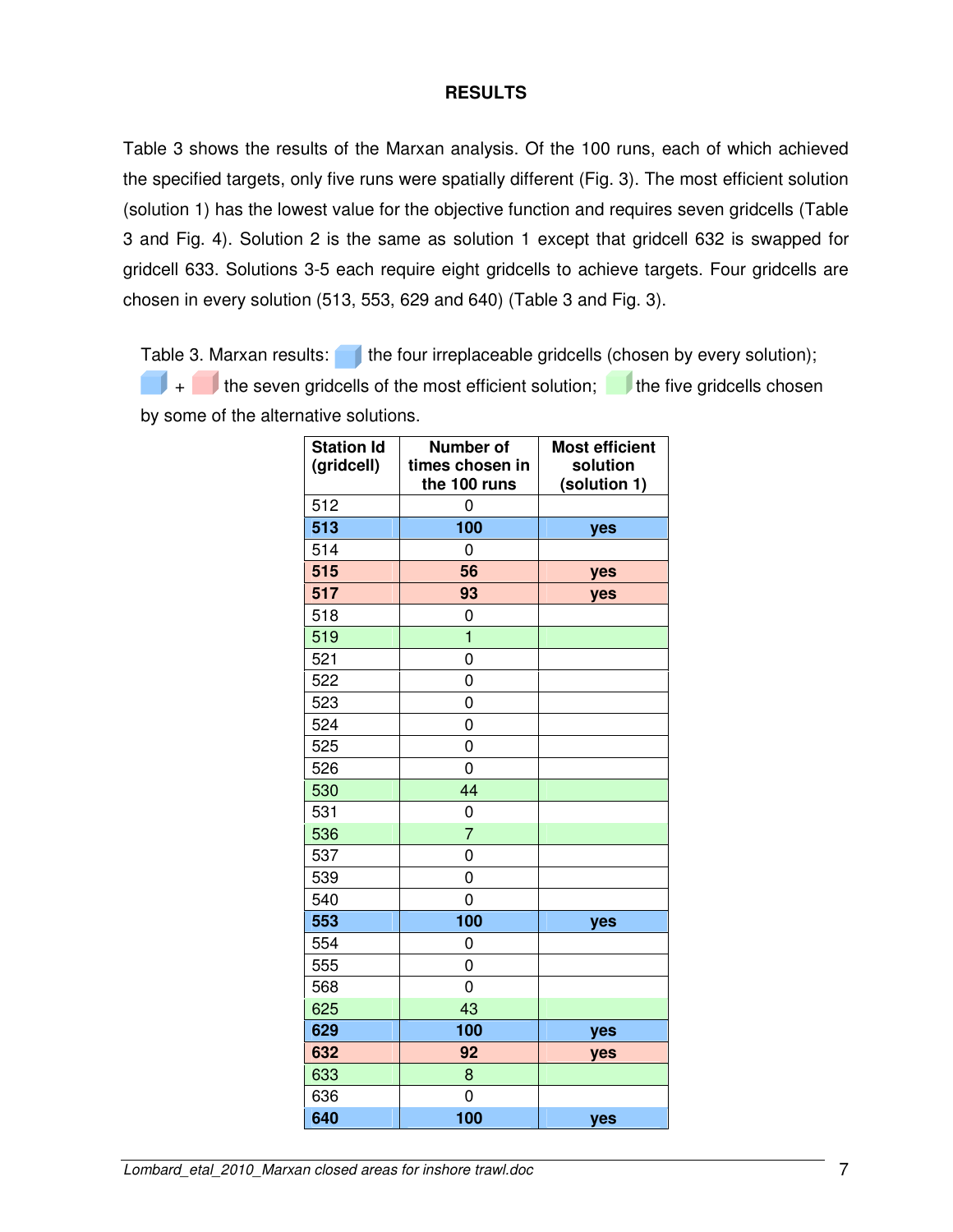

Fig. 3. The five different Marxan solutions (red gridcells) that achieve targets.



Fig. 4. The most efficient solution that achieves targets (and the No. of times each gridcell is chosen by the 100 runs of Marxan).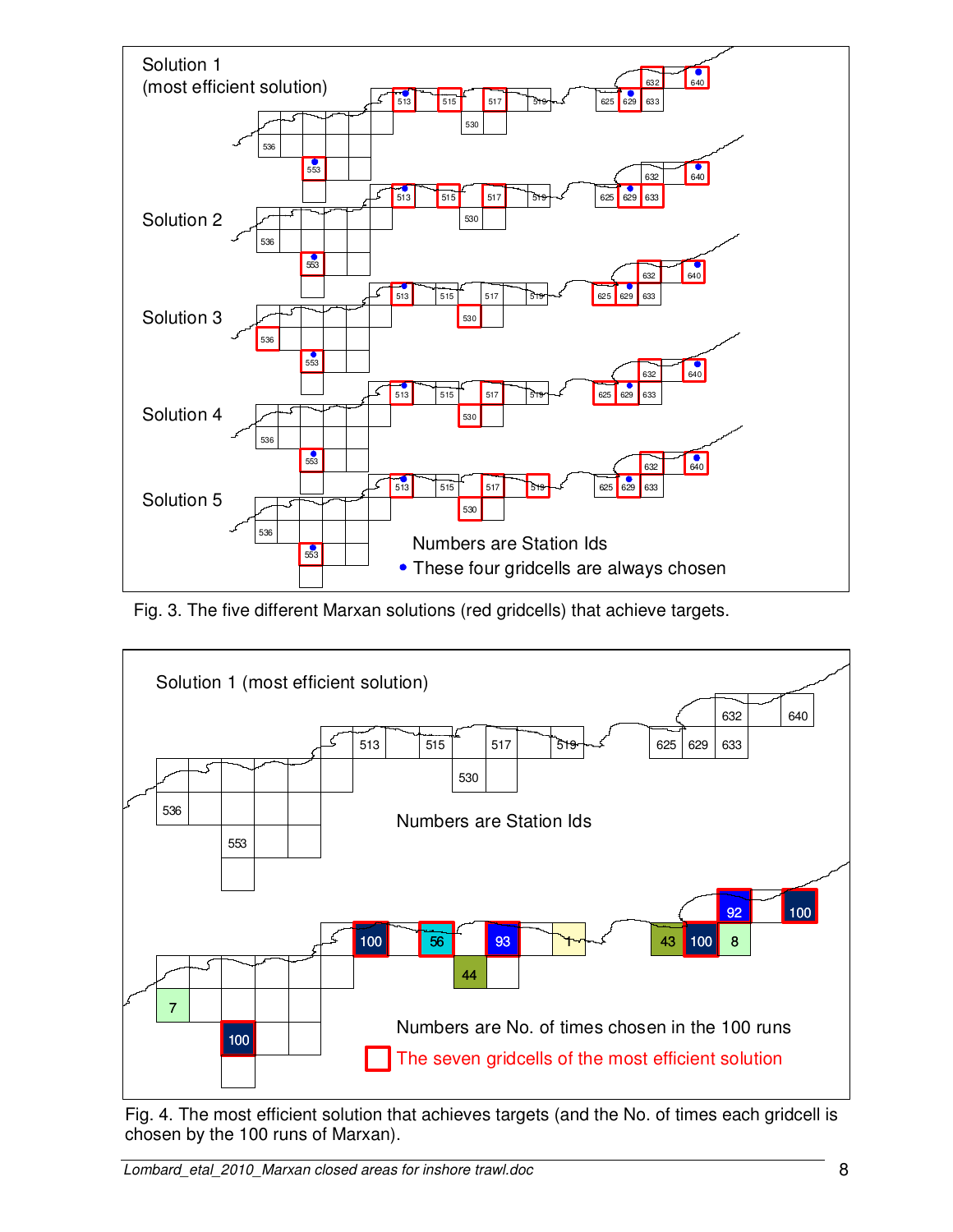Although seven gridcells are required by the most efficient solution to meet all targets (removing any one of these seven gridcells results in at least one bycatch species falling below target), the seven gridcells deliver an over-achievement of targets for many species (this is to be expected because CPUE values of the 27 different species do not follow the same spatial trends). Fig. 5 shows that Fingerfins have their bycatch (CPUE value) reduced by almost 100% (instead of the required 20%), and Sand soldiers and Shysharks both have their bycatch reduced by between 80-90%. 18 species have their bycatch reduced by between 30-70% and six species just meet the 20% minimum target reduction.

The 20% target set for gridcells with a small mean mass of the five selected species is only slightly over-achieved by the most efficient solution (24% is achieved).

The total cost to the fishery in terms of hours is 10% (43 132 hours of a total of 429 122 hours).





- $(1)$  = Fingerfins
- (2) = Sand soldiers and Shysharks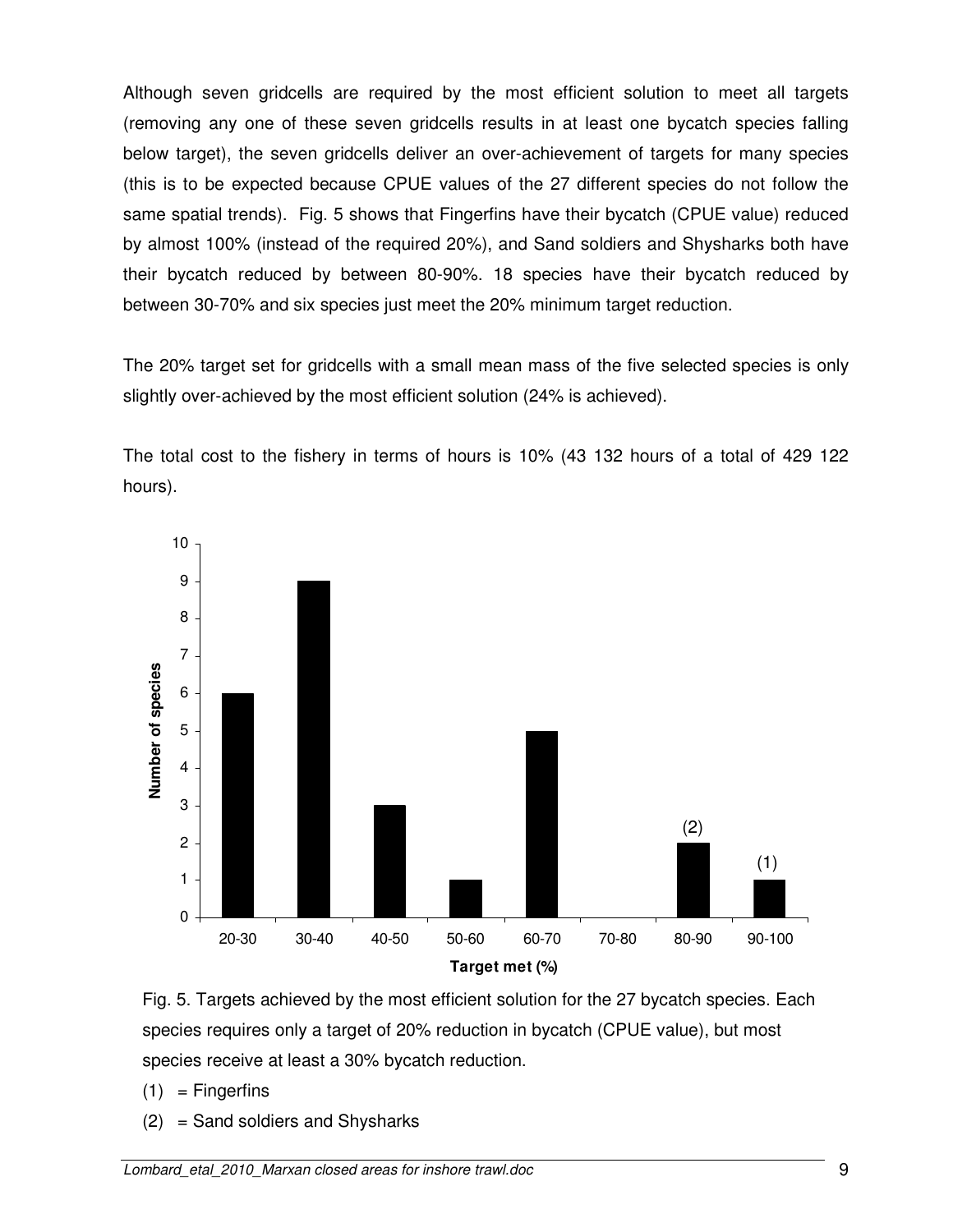#### **DISCUSSION**

Of the 29 gridcells available for analysis, seven can meet the required targets (Table 3 most efficient solution). In other words, if these seven gridcells are closed to inshore trawling, there could be at least a 20% reduction in the bycatch of all 27 species analysed, with only a 10% cost to the fishery in terms of hours trawled. The seven gridcells are also biased towards areas where many small fish are caught for four bycatch species (Carpenter, Geelbek, Panga and Silver kob) as well as one target species (shallow-water hake).

Although a minimum target of 20% was set for bycatch reduction in all species, the final results of the most efficient solution deliver much higher reductions. Most species achieve at least a 30% bycatch reduction, and three species achieve reductions over 80%: Fingerfins and Sand soldier have very limited distributions (data for only 3 gridcells) and one of these gridcells (640) is selected for the most efficient solution, thus giving vey high bycatch reduction for both of these species, and Shysharks occur more widely but have a very high bycatch in gridcell 513, which is also selected by the most efficient solution.

We acknowledge that the spatial distribution of these seven gridcells may not be practical for trawl closures for a number of reasons (e.g. trawl gear deployment, compliance monitoring, etc.) and the redistribution of effort from these gridcells across the inshore fishery may significantly change the final calculations of bycatch reduction. We thus explore these issues in the more comprehensive project by Attwood *et al.* (2010).